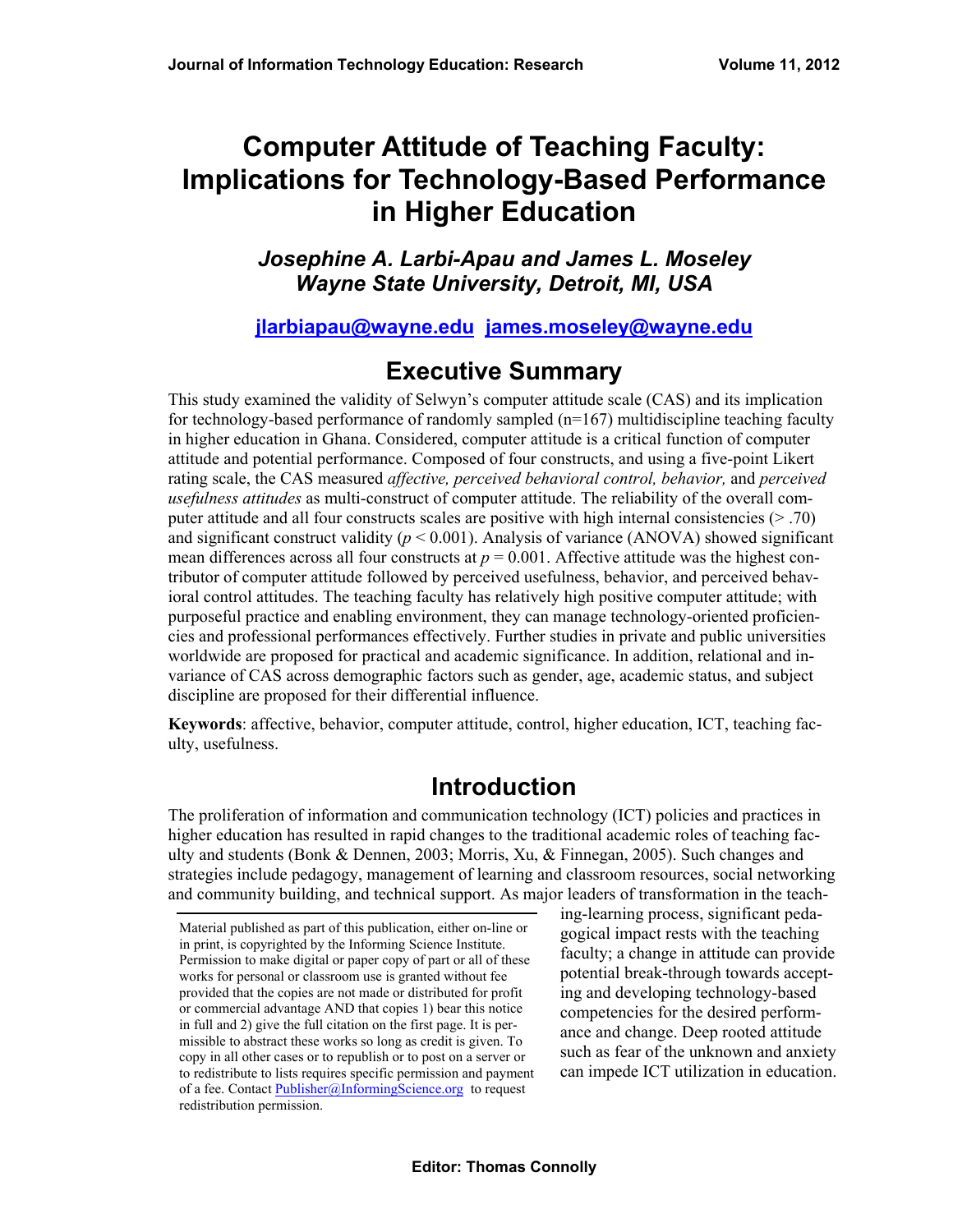Attitude is related to performance and appears to have substantial influence on computer utilization and technology-based performance (Jegede, Dibu-Ojerinde, & llori, 2007; Jegede & Owolabi, 2005); however, some teaching faculty feel intimidated by technology and would rather not explore the potentials for pedagogy and professional advancement. Others are threatened by the lack of control in the technology-oriented classroom, especially, where students are more technology savvy (Larbi-Apau, 2011). Factors such as beliefs, resistance, and personal teaching philosophy can directly influence the adoption, integration, and instructional use of ICT, hence, the need to examine users' personal attributes and their implications for collective and differential technology-based performances and potential interventions.

It is important to understand and consider the socio-economic, financial, and cultural contexts in order to design and promote new technology in emerging economies (Park & Moser, 2008), but studies about the teaching faculties' attitudes and willingness are required to fit their behaviors in these contexts. Albion (1999) argued self-efficacy beliefs can provide a contextual measure of preparing teachers to teach with technology, as Selwyn (1997) considered user's attitude an integral part of educational computer use and initial acceptance. Selwyn argued, "Attitudes influence not only initial acceptance, but also future behaviors regarding computer" (p. 35). Hence, the relationship between the human-computer interface and the set of skills for the desired performance outcomes is of particular importance, not only for this study, but also for theory and practice. The current study is developed within the framework of theory of planned behavior (Ajzen, 2005) and Selwyn's (1997) Computer Attitude Scale (CAS).

## *Attitude*

Attitude is defined by Ajzen (2005) as "a disposition to respond favorably or unfavorably to an object, person, institution, or event" (p. 3). In his theory of planned behavior, Ajzen (1988; 2005) linked attitude and behavior through the description of three types of belief systems that guide human behavior; namely, behavioral beliefs, normative beliefs, and control beliefs. Indicated by favorable or unfavorable attitude toward the behavior, the behavioral belief system produces consequences. Normative beliefs describe expectations of others and can produce result based on subjective norm or perceived social pressure. Control beliefs produce perceived behavioral control and may facilitate or impede performance of the behavior. A combination of these three belief systems produces a behavioral intention, which is assumed as an immediate antecedent of behavior. Therefore, attitude can influence actual behavior directly.

## *Selwyn's Computer Attitude Scale (CAS)*

Partly influenced by Ajzen's (1988) theory of planned behavior, Selwyn's (1997) CAS instrument has provided comparative measures for computer attitude in many contexts and audiences due to its high internal significant consistency and reliability score (0.87 to 0.93), coefficient of stability, and construct validity  $(p < 0.001)$ . CAS was initially tested on students between ages 16-19 years and has been applied in studies of teaching faculty in higher education (e.g., Chin, n.d.; Jegede & Owolabi, 2005) and is found relevant for the purpose of the present study. Selwyn's CAS is composed of four distinct constructs: *affective attitude* (fear, discomfort, and hesitation), *perceived control attitude* (ease or difficulty of computer use), *perceived usefulness* (degree of relevance in improving job performance), and *behavioral attitude* (intentions and actions). The summated set of individual items in these sub-domains represents the computer attitude and reflects the degree to which respondents' attitude is favorable or unfavorable towards the attitude object.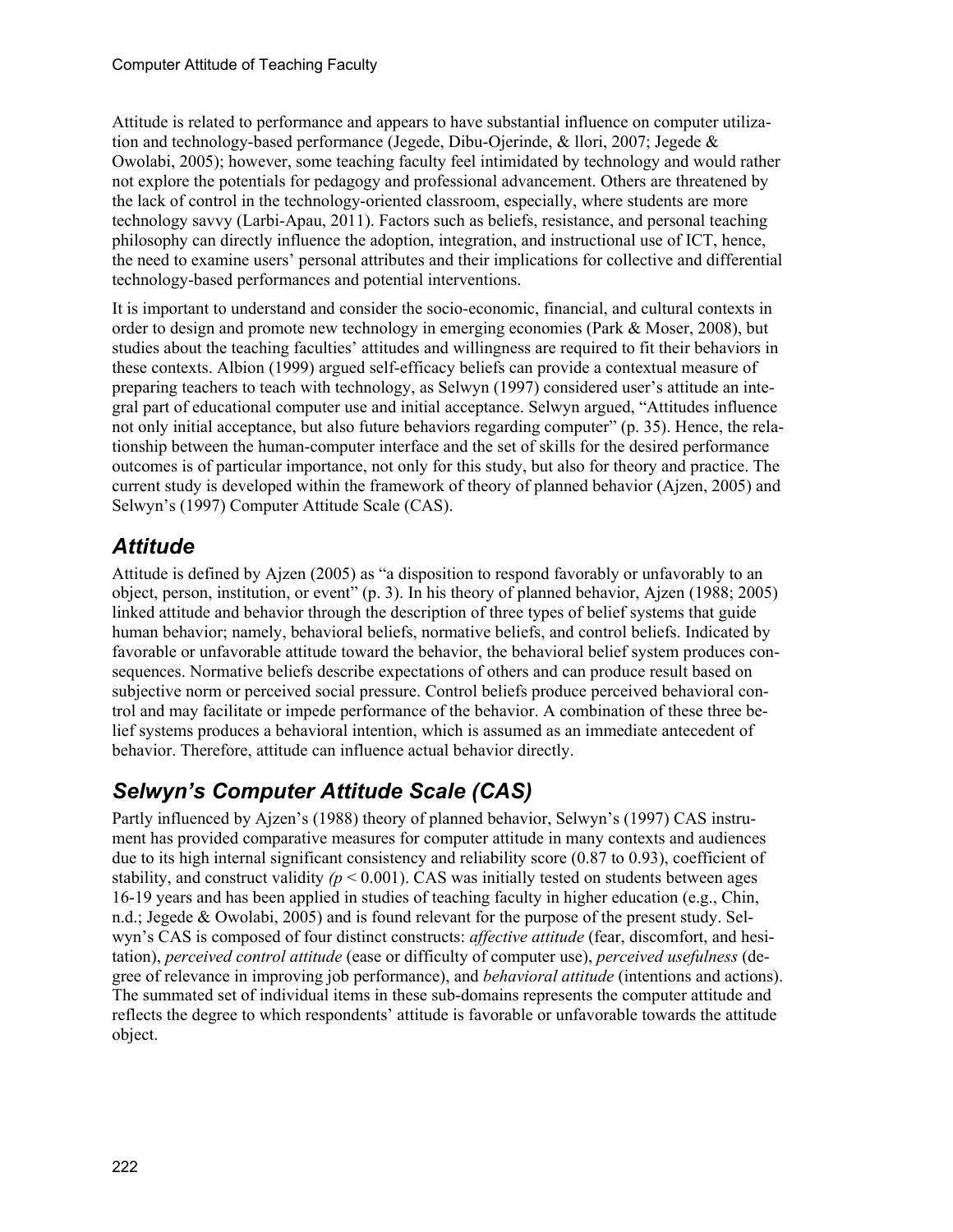#### **Effects of computer attitude**

Computer attitude is cited in many studies as a correlate with technology-enriched learning environment (Hsu, Wang, & Chiu, 2009, Jegede et al. 2007; Jegede & Owolabi, 2005). Related studies have addressed students' attitude towards computer-technology and learning environments (e.g., Cázares, 2010), teachers in general (e.g., Yaghi & Abu-Saba, 1998), and a few on university teaching faculty (e.g., Yushau, 2006). Studies on university teachers have ranged from the relationships between ICT competence and attitude (e.g., Jegede et al. 2007), computer attitude as correlates of computer self-efficacy (Jegede, 2007), and assessment of attitude towards computers and its implication on the use of IT in school (Chin, n.d.) among others.

With very few exceptions, the general findings on both students and teachers suggest attitude is related to performance and appears to have substantial influence on computer utilization and technology-based performance in education. For example, using a linear trend ANOVA in atheoretical study of problematic Internet use (PIU), Kim and Davis (2008) found low self-esteem and anxiety to be related to PIU, based on a set of defined positive and negative Internet activities such as social networking, music, and/or movie downloads.

Kadijevich (2002 cited in Yushau, 2006) found computer attitude coming on top of four identified critical factors as means for proper and effective use of computer technologies in the mathematics classroom. Other factors considered are software selection, proper utilization direction, and web-based professional development. Using both descriptive and inferential analysis, Jegede and Owolabi (2005) reported a somewhat positive relationship of teaching faculty's computer attitude with little variances; however, a significant relationship between computer attitude and computer access was indicated. In contrast to these findings, Cázares (2010) found no relationship between proficiency and attitude towards data analysis and information technologies and concluded proficiency level was not predicted by attitudes – negative or positive. Rather, proficiency levels were predicted by abilities such as e-searching and downloading skills. Notwithstanding, the fear of computer technology, which is accompanied by anxiety, feeling of nervousness, intimidation, and hostility, can lead to computer technology resistance (Yaghi & Abu-Saba, 1998) and vice versa, hence the need for further studies in a different context where policy makers are debating the potentials of ICT in education.

#### **Assessment of computer attitude**

For many of the published attitude assessment studies, the Generalized Self-Efficacy Scale (GSES) and the Computer Attitude Scale (CAS) have been applied in predicting defined research outcomes. While the GSES model is found more related to perceived personal competency and ability to deal with a variety of stressful factors, rather than potential performance (Schwarzer  $\&$ Jerusalem, 1995), the CAS combines affective dimensions including perceived fear and anxiety, as well as control, behavior, and usage. In most cases, the Likert type attitude scales were developed and validated for the measurement of computer attitudes (e.g., Jegede, 2008, Jegede  $\&$ Owolabi, 2005; Soh, 1998a, 1998b). Further analysis of variances (Yushau, 2006) as well as correlation and predictive affirmations (Cázares, 2010) of computer proficiencies and performances are performed.

With a growing body of literature supporting insignificant changes in pedagogical strategies relative to student learning and cognitive capabilities, this study is designed to respond to the dearth of research regarding computer attitude of teaching faculty in higher education in Ghana and to validate Selwyn's CAS (1997) in a different socio-cultural context. Its implication for technology-based pedagogy and performance are further explored. Specific research questions are: What are the computer attitudes of the teaching faculty in public universities? What are the relationships of the sub- attitude constructs to the general computer attitudes?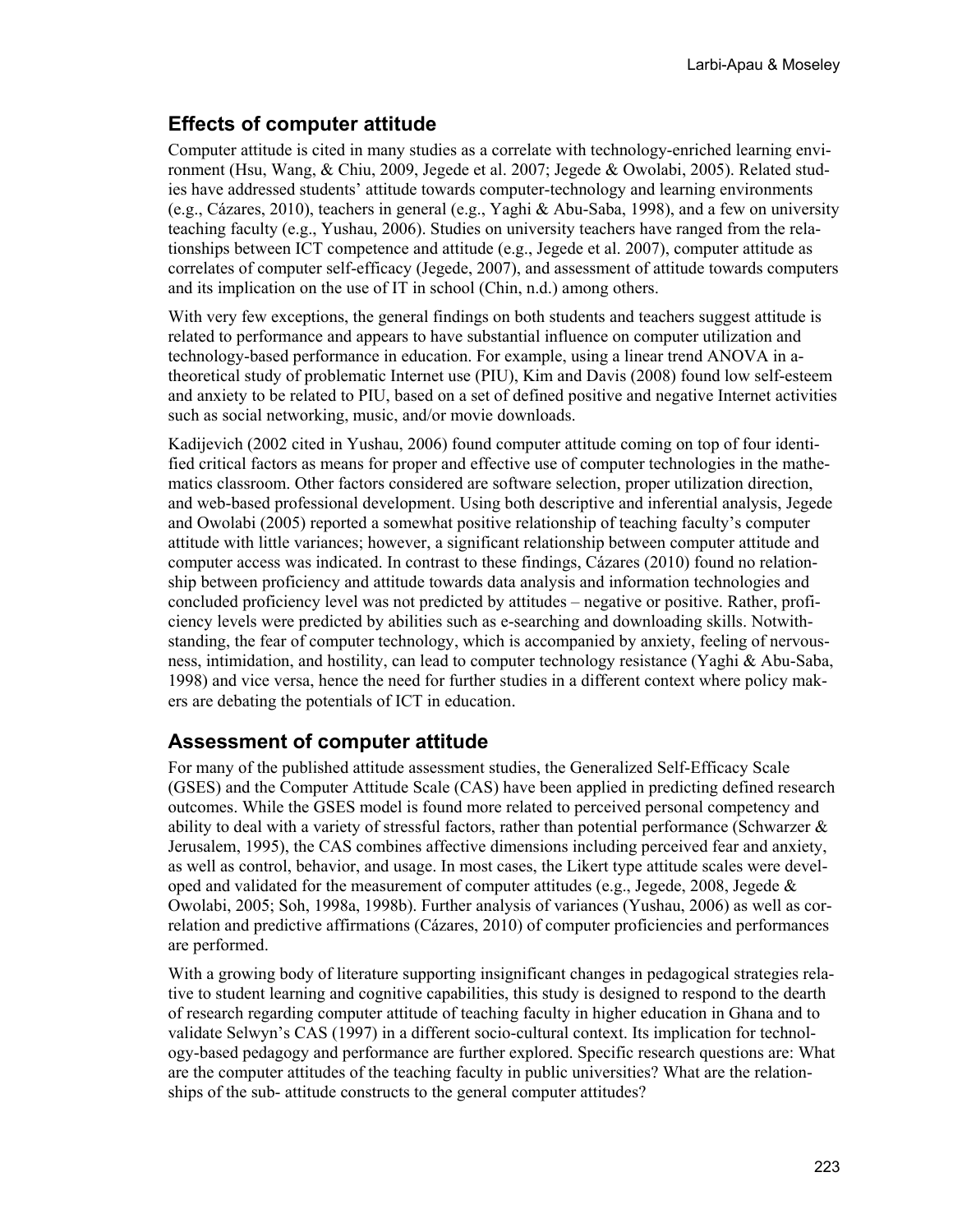# **Methodology**

### *Setting and Participants*

The study was conducted in three public conventional universities in Ghana. Participants consisted of systematic randomly selected multidiscipline academic teaching faculty. A questionnaire was administered to participants with the option to respond to either a print-based or electronicbased survey. Rationale for the two modalities of data collection was flexibility and choice. Participation was voluntary and confidential.

#### **Measurement**

Modeling Selwyn's (1997) CAS, the teaching staff responded to a set of 21-item statements on a 5-point Likert scale: from *Strongly Agree* (4) to *Strongly Disagree* (0). The CAS was composed of four distinct but complementary attitude constructs namely *affective, perceived usefulness, behavior,* and *perceived behavioral contro*l. *Affective attitude* consisted of 6 items depicting feelings such as fear, apprehension, discomfort, and hesitation towards computers and ICT. *Perceived usefulness attitude* was composed of 5 items and measured the degree to which the user found the computer relevant in improving job performance. *Behavior attitude* measured intentions and actions with regard to computers and consisted of 5 items, and *perceived behavioral control attitude*  (shortened to perceived control attitude) consisted of 5 items and measured management, ease, or difficulty of computer use. The general computer attitude is the summated set of the 21-item constructs and reflected the degree of respondents' attitudes towards computer technology and ICT, which means that statements were composed to reflect heterogeneity and measurable responses from which the computer attitude was inferred. Potential scores ranged from 0 to 84. As a hypothetical construct, attitude can be inferred from measurable responses and is most useful when relevant responses are categorized into various subgroups or domains (Ajzen, 2005). Prior

### **Reliability and validity**

Prior to administering the questionnaire, some items in Selwyn's (1997) CAS were modified to fit the target audience and tested for construct validity through expert reviews and field testing with six comparable audiences. A reliability test using Cronbach's coefficient  $(\alpha)$  was computed for the overall computer attitude scale and all sub-scales. Negative items constructed for internal consistency were reversed for the purpose of the analysis. The Levene's Test was performed to validate assumption of variance equality.

With a return rate of nearly 63% of administered questionnaires, data were pooled for descriptive and inferential statistical analyses using SPSS 17.0. The computer attitude sub-domains were analyzed for significant mean variations using ANOVA. Further analyzes were conducted to compare the relationships and structure between each of the sub-constructs and the general computer attitude.

## **Results**

Table 1 shows the means, standard deviation, and reliability coefficients of the sub-constructs and the overall computer attitude. At a significant construct validity  $(p < 0.01)$ , all reliability scores are higher than .70, implying excellent internal consistencies of assessment items. The overall reliability Cronbach coefficient  $(\alpha)$  for computer attitude is .868 with inter-class correlation coefficient between .837 and .896. Behavioral attitude is highest at  $\alpha$  = .952 and lowest for control attitude at  $\alpha$  = .735. Together with others tabulated, these results compare favorably with Selwyn's (1997) internal reliability coefficient (0.90) and significant construct validity ( $p < 0.001$ ).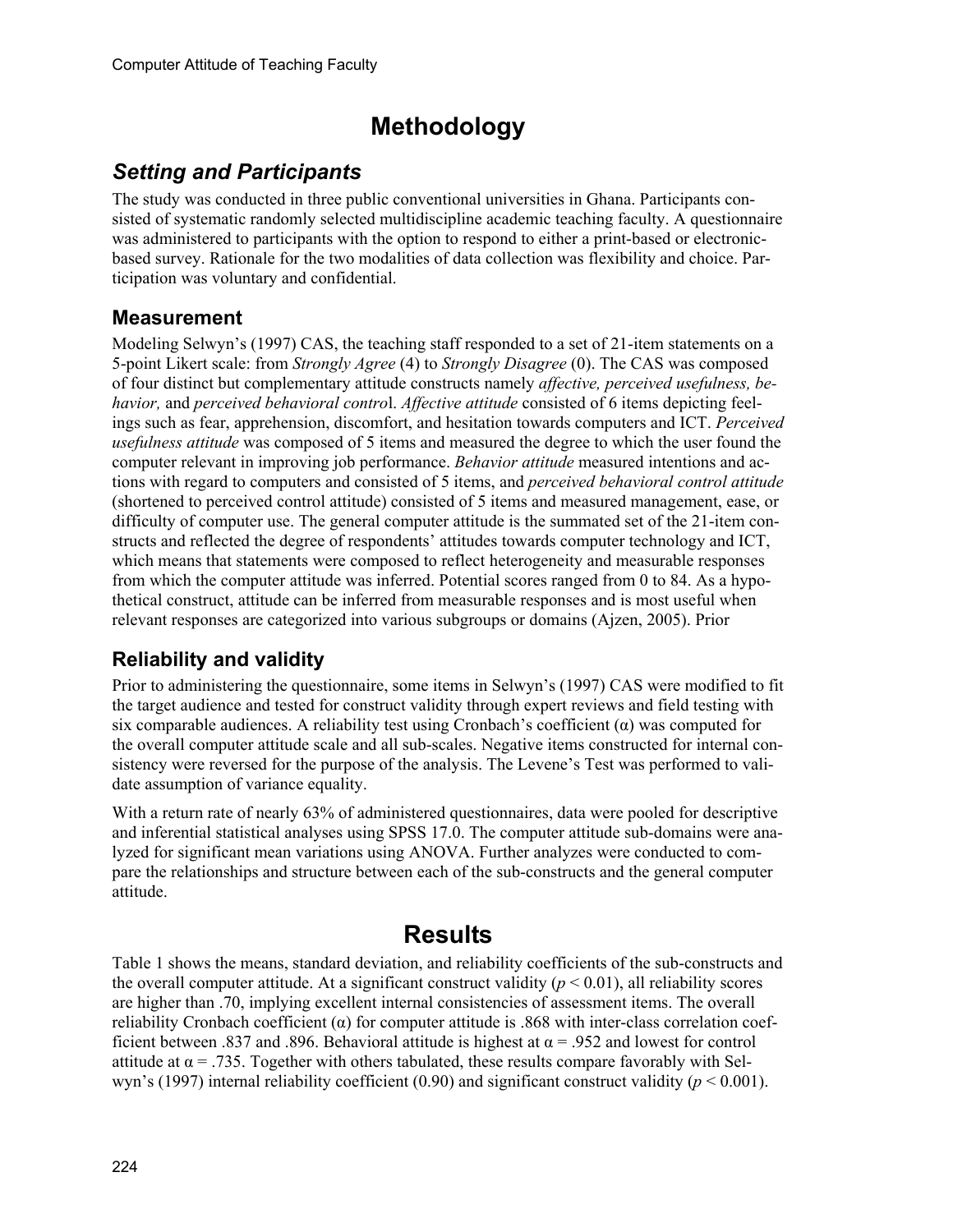Of the four constructs, the mean  $(\bar{x})$  of the affective attitude was highest at approximately 22 out of 24. Behavioral control attitude score is the least at nearly 16 out of 20.

| <b>Attitude Construct</b> | N   | No. of<br>Items | Mean       | <b>SD</b> | Cronbach's $\alpha$<br>(Standardized<br>Items) | Sig. |
|---------------------------|-----|-----------------|------------|-----------|------------------------------------------------|------|
| Affective                 | 163 | 6               | 21.80 [24] | 3.78      | .836                                           | .000 |
| <b>Usefulness</b>         | 163 | 5               | 17.10 [20] | 3.34      | .870                                           | .000 |
| <b>Behavior</b>           | 163 | 5               | 16.06 [20] | 5.81      | .952                                           | .000 |
| Control                   | 163 | 5               | 15.87 [20] | 2.52      | .735                                           | .000 |
| Computer Attitude         | 163 | 21              | 70.54 [84] | 10.92     | .868                                           |      |

Table 1: Means, Standard Deviation, and Reliability Coefficients

Note: All reliability scores are significant at  $p \le 0.001$ . Potential means are in parenthesis. Grand mean on mean scores is 17.71.

The mean of general computer attitude is 70.54 out of 84. The range is 5.94 with a minimum 15.97 and maximum 21.80, suggesting relatively high positive attitude towards computers and ICT. The percentile ranking shows a score of 65 at the  $25<sup>th</sup>$  percentile, 74 at the  $50<sup>th</sup>$  percentile, and 79 at the 75<sup>th</sup> percentile. As a normative guide to interpretation, Selwyn (1997) described scores below the  $25<sup>th</sup>$  percentile (35) as relatively negative attitude towards computers and scores above the  $75<sup>th</sup>$  percentile (51) as relatively positive attitude towards computers. Based on these standards, only one participant (1.2%) reflected a negative attitude in this present study. Compared with the other sub-constructs, the standard deviation of behavioral attitude varied most widely.



Figure 1: Teaching Faculty Computer Attitude Note: Computed from survey data.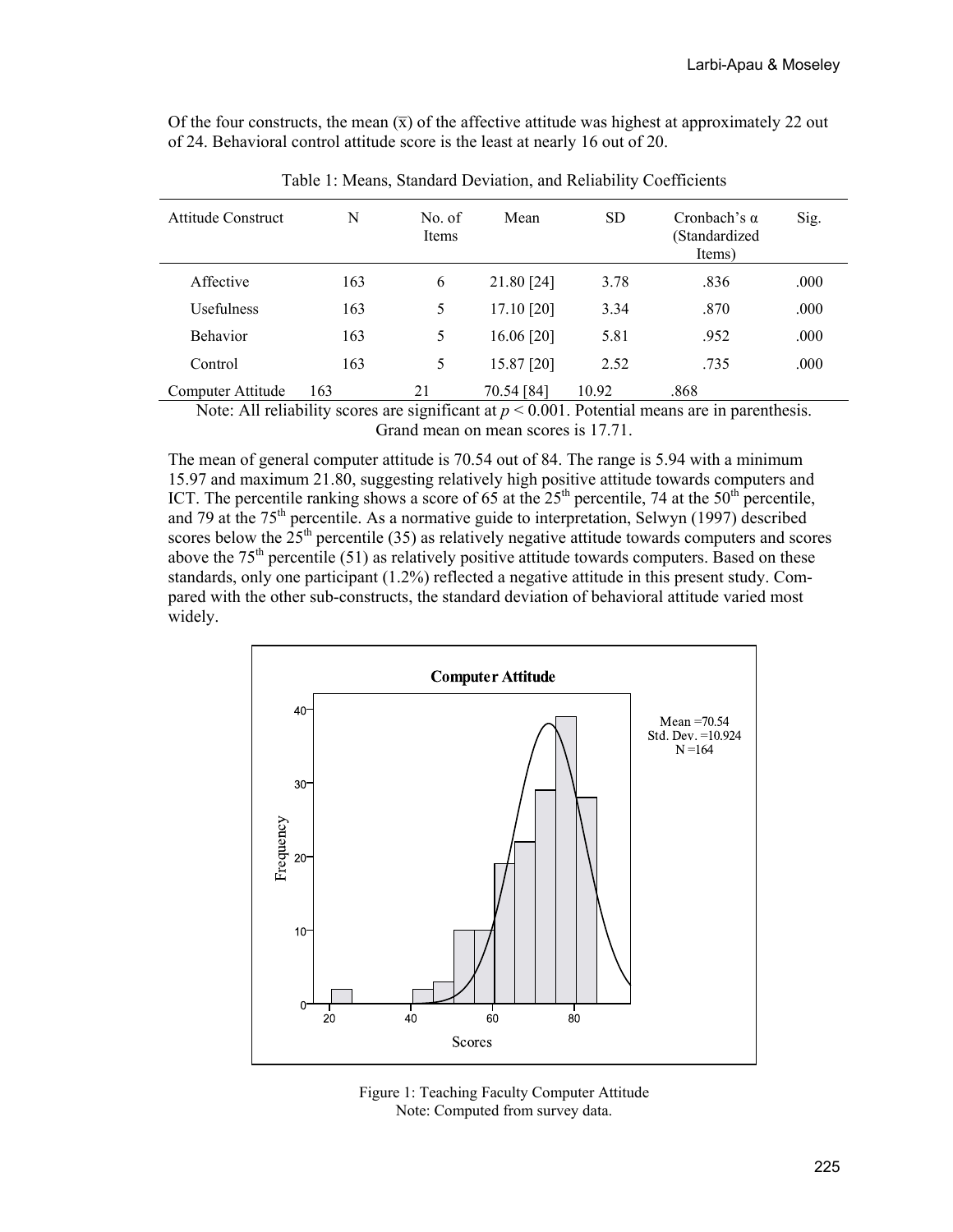Figure 1 illustrates the distribution of the computer attitude. The distribution is leptokurtic (slightly positive kurtosis) and negatively skewed, depicting an extreme score at the lower end. Suggested by Keppel and Wickens (2004), real data are little more scattered, hence, the relatively few over-dispersed scores were considered as valid part of the distribution and included in the analysis.

Confirmed by the Levene's Test at  $p$  value = .05, the equal mean differences assumption was rejected; hence, a post hoc analysis was performed to compare significant differences and magnitude .Table 2 shows the results of the one-way analysis of variance (ANOVA) applied in comparing the means of the four computer attitude constructs. All four sub-constructs differed across computer attitude and are significant at  $F(3, 162) = 96.812$ ,  $p = .000$ . Likewise, the *F* values for the four sub-constructs ANOVAs are also significant with *p* values between .000 and .002. For example,  $F(5, 162) = 3.833$ ,  $p = .002$  for *affective attitude*;  $F(4, 162) = 19.944$ ,  $p = .000$  for *perceived usefulness attitude*;  $F(4, 162) = 7.172$ ,  $p = .000$  for *perceived control attitude* and  $F(4, 162) = 7.172$ 162) = 9.745, *p* = .000 for *behavioral attitude* (see Table 3).

| Source |                   |                | SS       | df  | МS      | F      | Sig  |
|--------|-------------------|----------------|----------|-----|---------|--------|------|
|        | Computer Attitude | Between Groups | 4294.633 | 162 | 26.51   |        | .000 |
|        |                   | Within Groups  | 3789.270 | 3   | 1263.09 | 96.812 |      |
|        |                   | Total          | 8083.903 | 165 |         |        |      |

Table 2: ANOVA of Computer Attitude

Note: *p* < .05

#### Table 3: ANOVA of Computer Attitude Sub-Constructs

| Source                        |                | <b>SS</b> | df             | MS    | F      | Sig. |
|-------------------------------|----------------|-----------|----------------|-------|--------|------|
| Affective Attitude            | Between Groups | 386.286   | 162            | 2.384 | 3.833  | .002 |
|                               | Within Groups  | 7.505     | 5              | 1.501 |        |      |
|                               | Total          | 393.791   | 167            |       |        |      |
| Perceived Usefulness Attitude | Between Groups | 374.245   | 162            | 2.310 | 19.944 | .000 |
|                               | Within Groups  | 24.817    | 4              | 6.204 |        |      |
|                               | Total          | 399.062   | 166            |       |        |      |
| Perceived Control Attitude    | Between Groups | 187.806   | 162            | 1.159 | 7.172  | .000 |
|                               | Within Groups  | 8.852     | 4              | 2,213 |        |      |
|                               | Total          | 196.658   | 166            |       |        |      |
| <b>Behavioral Attitude</b>    | Between Groups | 1091.602  | 162            | 6.738 |        | .000 |
|                               | Within Groups  | 12.324    | $\overline{4}$ | 3.081 | 9.745  |      |
|                               | Total          | 1103.926  | 166            |       |        |      |
|                               |                |           |                |       |        |      |

Note:  $p < .05$ .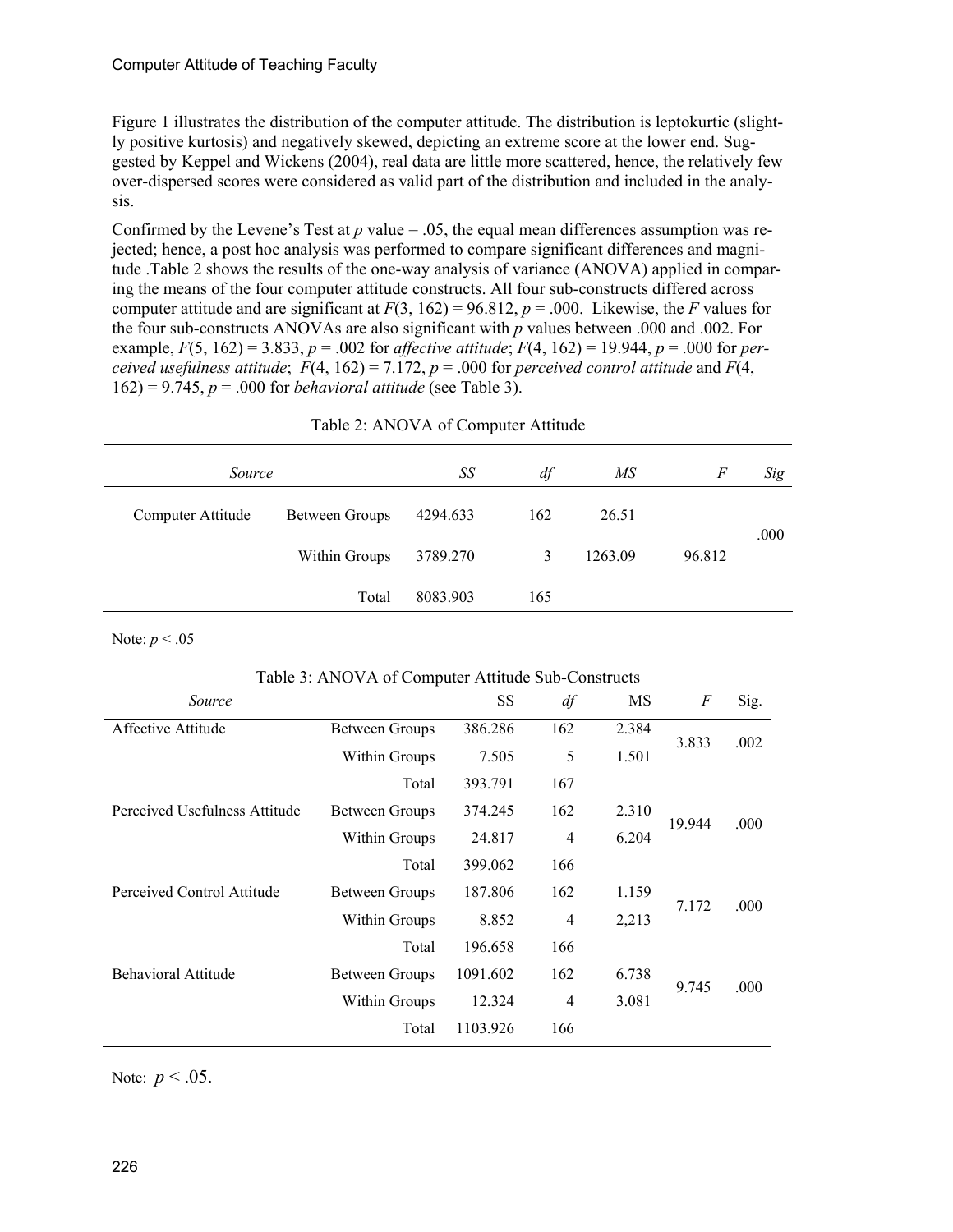Significant variations among the levels of computer attitude of the teaching faculty suggest combined and differential relationships on computer attitude. The relationships between each of the sub-construct attitudes and computer attitude are illustrated using plots of group means in Figures  $2 - 5$ . Each of the plots shows a unique relationship between the construct and computer attitude. For example, with the exception of sharp increases in the mean scores at the lower ends of both perceived affective and usefulness curves, the relationships with computer attitude are highly positive. In contrast, the levels of fluctuations are high for responses to behavioral and control attitudes suggesting initial unstable relationships. There is positive and stable relationship to computer attitude as the mean scores increases for both constructs. Suggestively, inadequate control and discomfort could negatively impact computer technology use.



Figure 2: Structure and Relationship between Affective Attitude and Computer Attitude



Figure 3: Structure and Relationship between Perceived Usefulness Attitude and Computer Attitude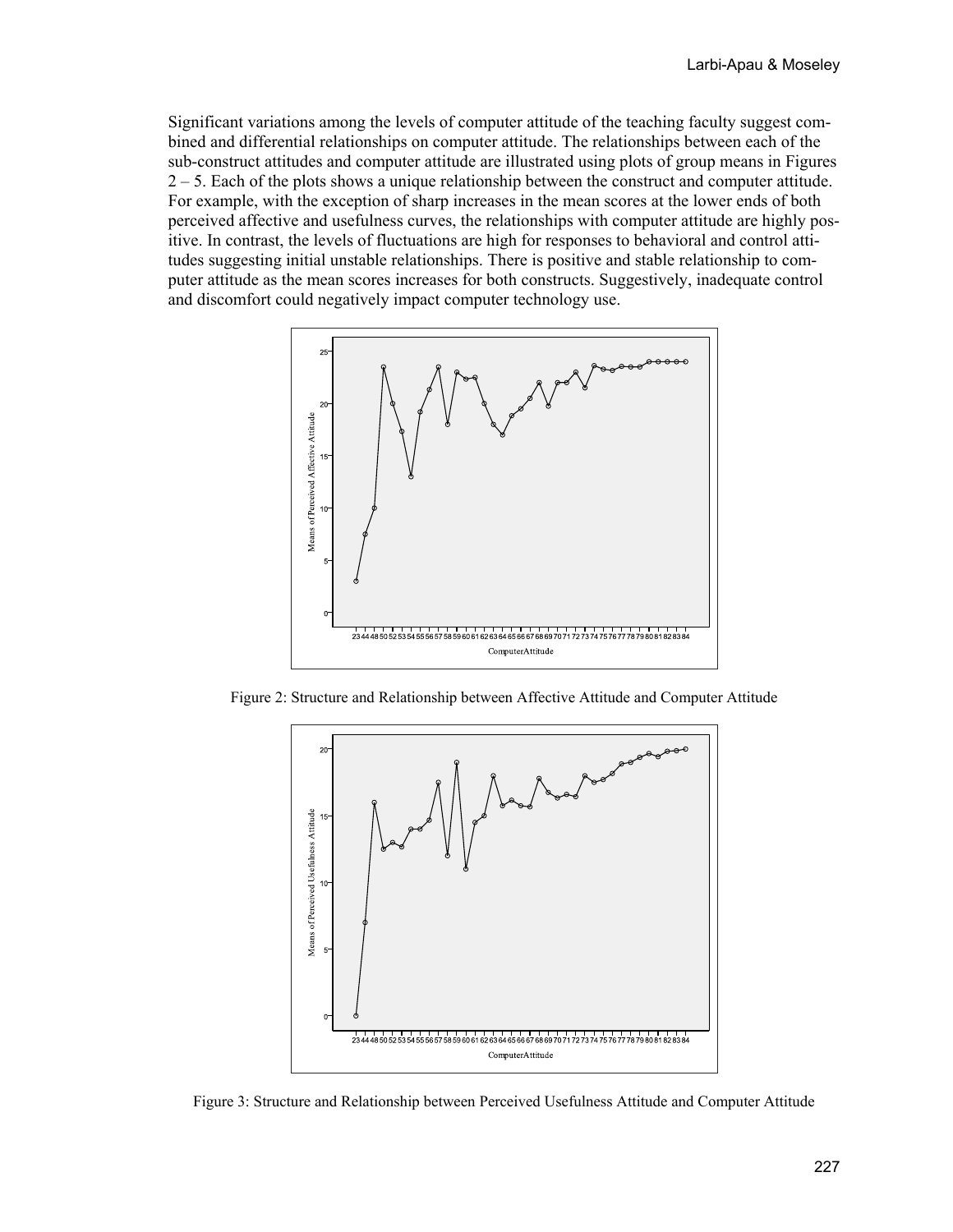

Figure 4: Structure and Relationship between Behavioral Attitude and Computer Attitude



Figure 5: Structure and Relationship between Perceived Control Attitude and Computer Attitude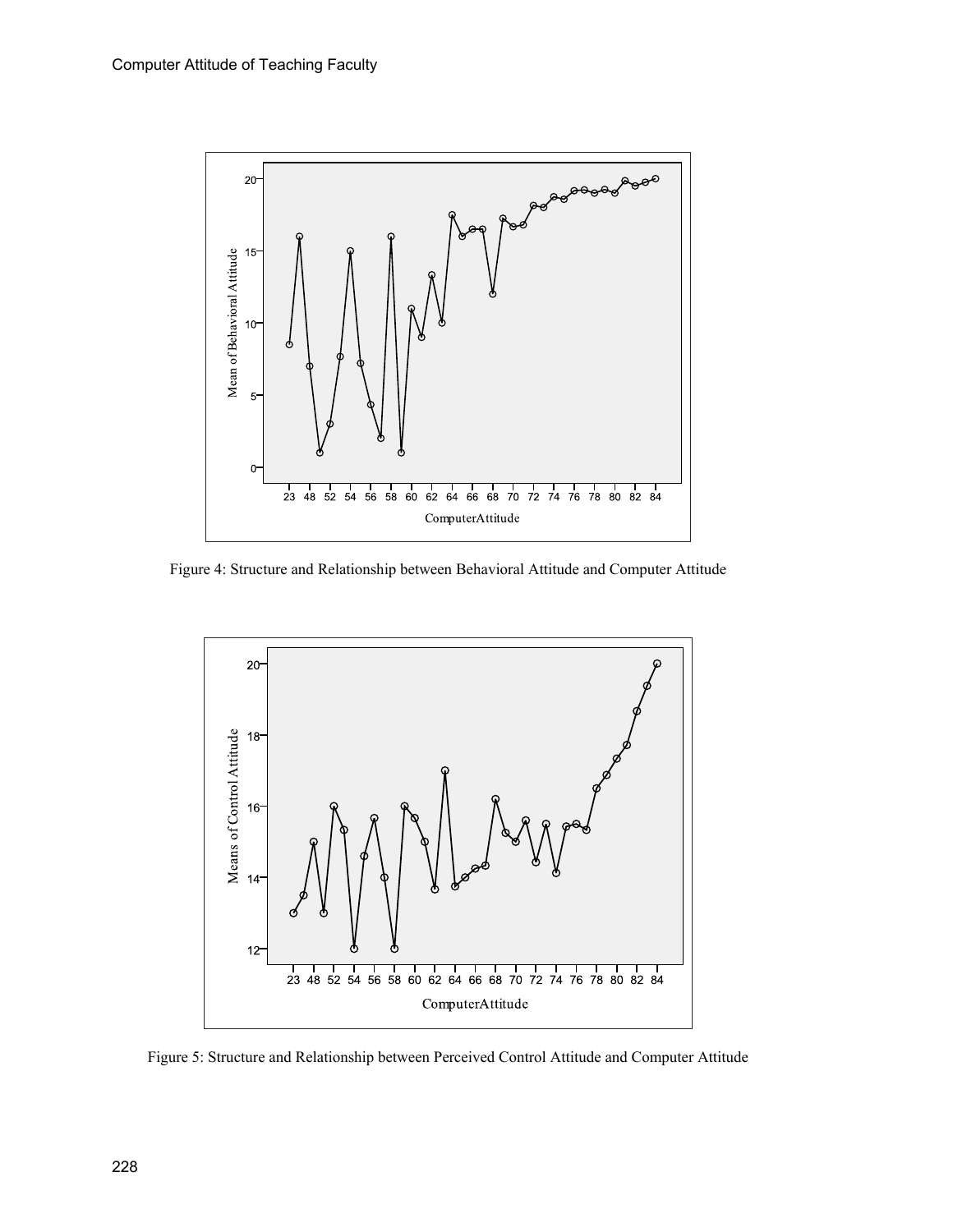### **Discussion**

The results indicate teaching staff in these universities have relatively high and positive attitudes toward computer technology and ICT. The computer attitude was directly associated with affective, perceived usefulness, perceived behavioral control, and behavioral attitudes, and their means differed significantly on the different levels of computer attitude. For example, with a mean score of 22 (91%), affective computer attitude is rated the highest of the four constructs, suggesting high affinity towards the use of ICT by the majority of the teaching staff. Adequate knowledge and minimal technophobia (fear of advanced technology, Online Merriam-Webster Dictionary, 2011) can allay fears for technology use. Yaghi and Abu-Saba (1998) reported that computer anxiety of teachers was reduced when they used computers for educational tasks. Stricker and Widiger (2003) asserted fear and anxiety could dominate one's cognitive process to the point of interfering with daily functioning.

Perceived usefulness computer attitude measured the degree to which the user finds the attitude object relevant in improving job performance. The mean is the second highest at 17.10 (86%) underlying computer attitude and seems to describe high positive relationships. The result compares favorably with Yushau's (2006) average score at 79%. Yushau described the score as more positive attitude in a study of teachers' attitude towards pedagogical usefulness of computer. Karahanna, Straub, and Chervany (1999) found perceived usefulness as the only belief underlying attitude, on both adopting and continuing use of *Windows* technology innovation. Perceiving an innovation as useful can influence its potential adoption (Rogers, 2003)

Behavioral attitude measured regular use and possible avoidance of computers. The mean  $(\bar{x})$ is16.06 or 80% with relatively high standard deviation, which suggests a wider margin between respondents' level of computer experience and usage (see Figure 4). The results could also be interpreted as positive intentions and continued actions toward computer-technology as respondents develop purposeful ICT competencies. Ajzen (2005) asserted a behavior belief is the subjective probability that the behavior can produce a given behavior. A change in behavior can occur when old practices or what used to serve the individual best are no longer productive and compatible with new practices.

Of the four constructs, perceived control attitude is the lowest ( $\bar{x}$  = 15.9 or 79%), but it is not interpreted as lack of control. The relatively lowest score could be explained by extreme scores resulting from inconsistencies in some of the responses to statements intended for construct validity. However, the result is consistent with that of Chin (n.d.) who reported relatively low positive control attitude. In a related study, Jegede et al. (2007) found perceived control and affective attitudes dominating in predicting ICT competence. Recall, behavioral control was determined by the total set of accessibility and control beliefs, and the strength of each control belief was aggregated to reflect the actual behavioral control (Ajzen, 2005).

In general, the results of the present study compare with the sequential relationships of the subconstructs and computer attitude as reported by Chin (n.d.). Chin reported a general positive attitude mean score of 7.04 on a scale of 10 for Singapore University teachers. Differentiating the scores into attitudinal domains, the affective component was highest (8.05), followed by usefulness (7.52), behavior (6.96), and control (6.47). Jegede and Owalabi (2005) reported an overall computer attitude of South Western Nigerian higher education teachers at 7.90, and the mean was highest for perceived control attitude, followed by behavior, usefulness, and affective attitudes.

It is worth noting that with fairly positive computer attitude, mathematics professors in King Fahd University of Petroleum & Minerals found it difficult to translate that energy into practice (Yushau, 2006). Computer experience did not affect computer attitude and their pedagogical usefulness.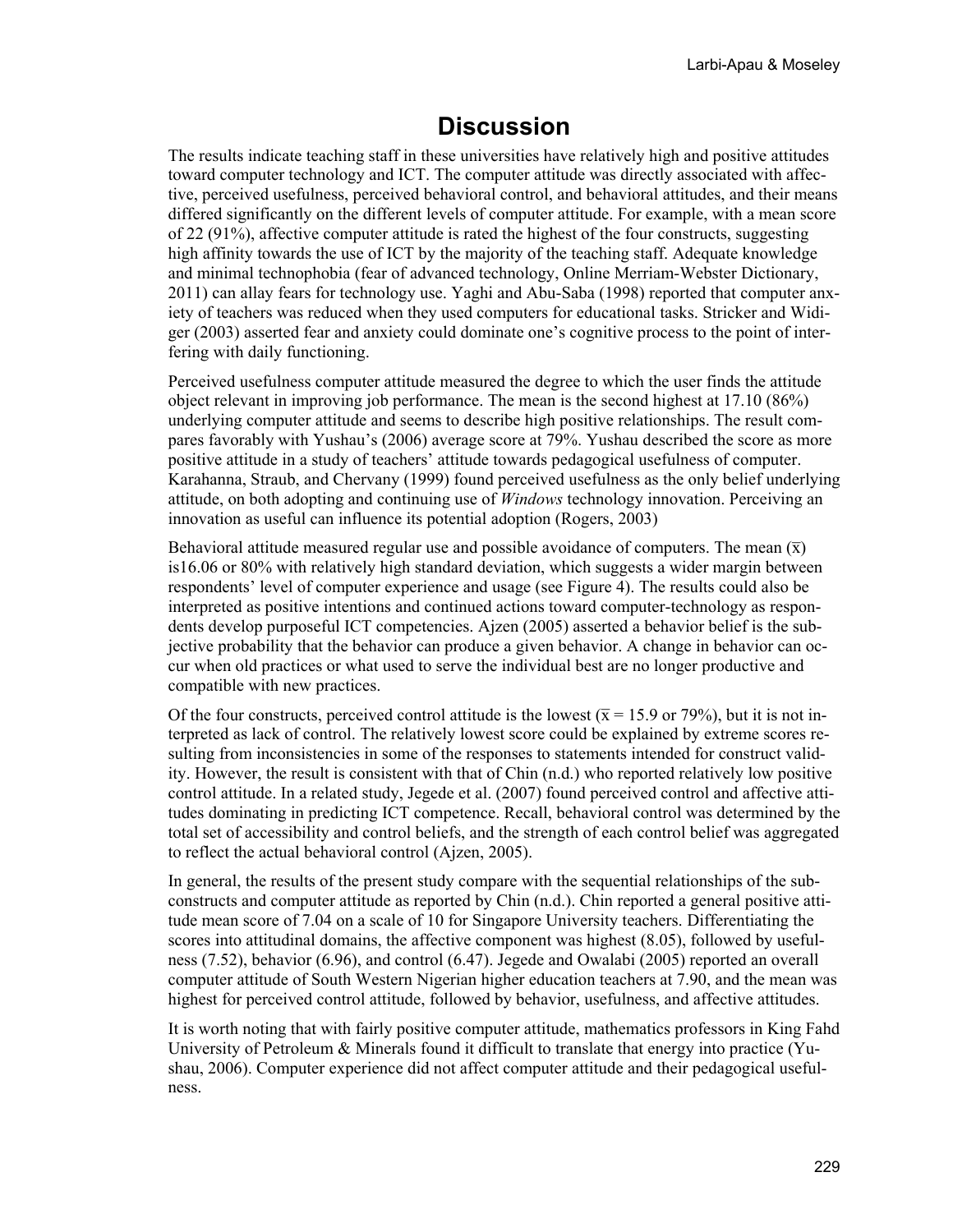### *Implications for Technology-based Performance*

Driven by increasing demand for educational technology and pedagogical innovation, many colleges and universities are supplementing conventional practices with digitized instructional and teaching strategies. Attitude towards ICT or computers was designed in this study with performance descriptive factors such as productive, usefulness, management, control, and problem solving. Computer attitude of the teaching faculty was predicted by the interaction of the four attitudinal constructs, which can potentially influence the development of the theory of personal attributes such as mastery of necessary skills and future behaviors toward computer integration in higher education. For instance, personalizing goals, preferences, and biases is influenced by affective attitude. Affect can be regulated to motivate adaptive behaviors, while motivation is a function of rational decision making, learning, and creativity. Exercising behavioral control and connecting emotionally to the computer has the potential to increase innovation-decision making and the speed with which an innovation such as technology can be adopted and utilized.

With increasing access to global education and instructional resources via the Internet, getting familiar with technology and its operations can influence filtering of information for quality and the selection of appropriate pedagogical toolkits or resources for the development of higher-order cognitive skills of students. In a developing country such as Ghana, where computer to student ratio is low, the overall positive computer attitude of the teaching faculty can potentially influence demands and a greater call to increase investment for equity and access to computers and educational technology in the universities. There is a greater and inherent risk to investing in computers by the Ministry of Education when end-users like the teaching faculty are unable and/or unwilling to reciprocate in their utilization in the classroom and for other professional practices. Recall that mathematics professors in King Fahd University of Petroleum & Minerals could not translate the reported fairly positive computer attitude into practice (Yushau, 2006).

Nonetheless, both theoretical and practical understanding of the dynamics of human-computerinteraction, as well as subjective human-behaviors such as attitude and self-efficacy, can provide the means to design interventions and supportive learning and teaching environments. Results of computer attitude studies can provide the basis for diagnosis and management of identified subjective human factors, such as self-efficacy, self-confidence, fear, anxiety, and control to influence technology-based performance. Saadé and Kira (2009) have reported increasing levels of self-efficacy as a strong significant mediating influence in reducing anxiety towards learning management systems (LMS). The composite set of computer attitude can serve as precursor to computer-technology proficiencies or ICT adoption, usage, and performance when contextual factors are well-defined and established in the universities.

# **Conclusion**

A teaching faculty's positive attitude towards computers can direct productive use and management of ICT/computer-technologies. This study validated Selwyn's (1997) CAS and provided evidence to support the relationship of affective, perceived usefulness, behavioral and perceived control attitude factors to computer attitude. With the right attitude and needed institutional support, teaching faculty acting as important catalysts of change can respond to the nuances of information and communication technology (ICT) for the needed transformation.

### *Limitations and Future Research*

We propose studies in private and public universities worldwide for academic and practical significance since the present study was limited to public universities in Ghana. Further study on relational and invariance of CAS across demographic factors such as gender, age, academic status, and subject discipline is proposed for their differential influence. Attitude affects the way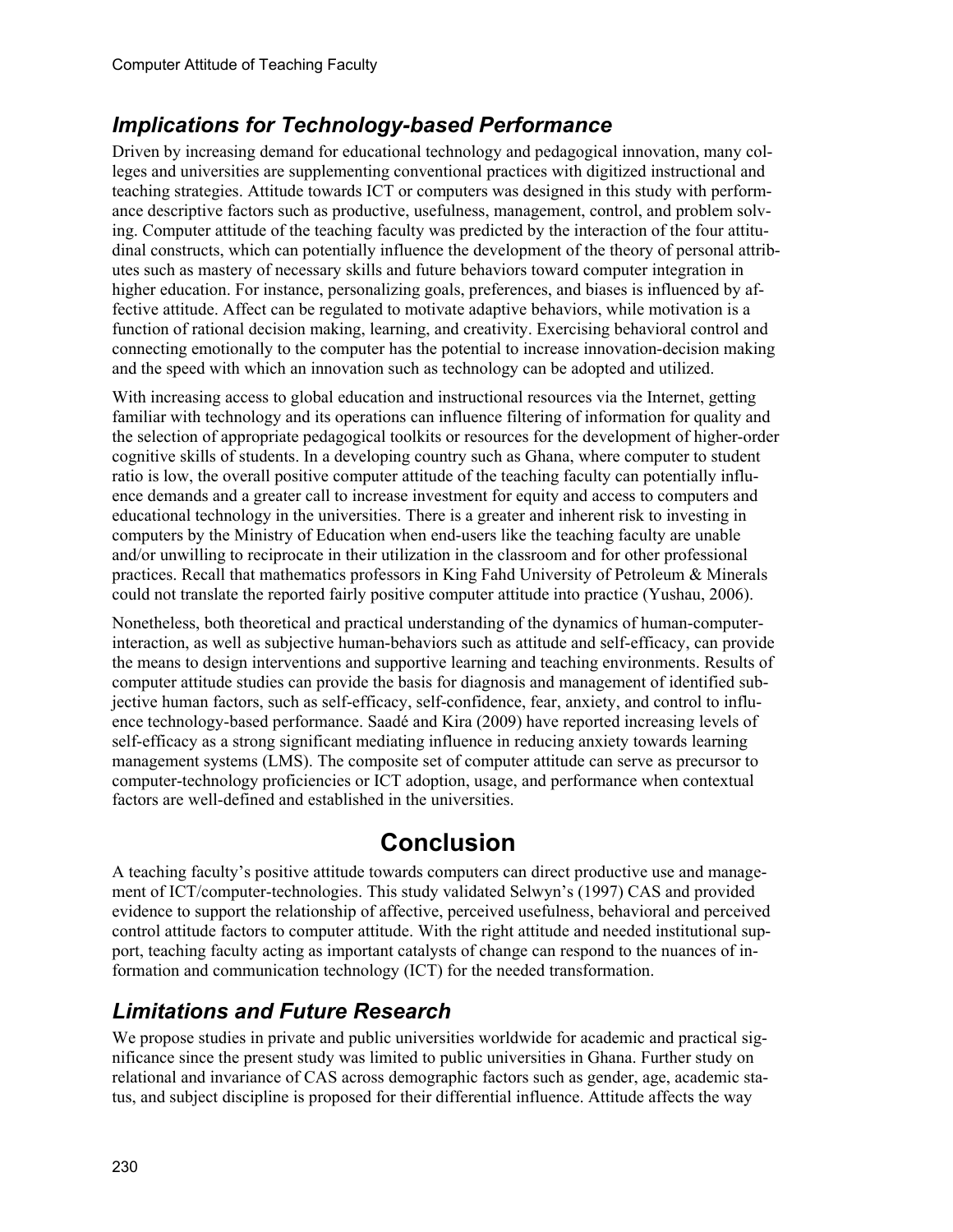people interact with and utilize their environment and should be studied, particularly for its effect on computer-technology adoption, competency, utilization, and performance.

### **References**

Ajzen, I. (1988). *Attitude, personality, and behavior.* Chicago, IL: Dorsey Press.

- Ajzen, I. (2005). *Attitudes, personality, and behavior* (2nd ed.). Milton-Keynes, UK: Open University Press/McGraw-Hill.
- Albion, P. R. (1999). Self-efficacy beliefs as an indicator of teachers' preparedness for teaching with technology. In J. D. Price, J. Willis, D. A. Willis, M. Jost, & S. Boger-Mehall (Eds.), *Proceedings of the Society for Information Technology & Teacher Education International Conference*, (pp. 1602-1608). Chesapeake, VA: AACE.
- Bonk, C. J., & Dennen, V. (2003). Frameworks for research, design, benchmark, training, and pedagogy in Web-based distance education. In M. G. More & B. Anderson (Eds.), *Handbook of distance education* (pp. 331-348). Mahwah, N.J: Lawrence Erlbaum Associates.
- Cázares, A. (2010). Proficiency and attitudes toward information technology use in psychology undergraduates. *Computers in Human Behavior, 26*, 1004-1008. doi:10.1016/jchb2010.02.015
- Chin, T. O. (n.d.)*. Assessment of staff attitudes towards computers and its implications on the use of IT in school.* Anglo-Chinese School (Independent). Singapore. Retrieved from [http://www3.moe.edu.sg/edumall/mpite/edtech/papers/b6\\_3.pdf](http://www3.moe.edu.sg/edumall/mpite/edtech/papers/b6_3.pdf)
- Hsu, M. K., Wang, W. S., & Chiu, K. K. (2009). Computer attitude, anxiety and self-efficacy on statistical software adoption behavior: An empirical study of online MBA learners, *Computers in Human Behavior*, *25*, 412-420.
- Jegede, P. O. (2007, September). *Computer attitude as correlates of computer self efficacy among South Western Nigerian higher education teachers*. Paper presented at Sixth International Internet Education Conference, Cairo: Egypt.
- Jegede, P. O. (2008). ICT attitudinal characteristics and use level of Nigeria teachers. *Issues in Informing Science and Information Technology*, *5*, 261-265.
- Jegede, P. O., Dibu-Ojerinde, O. O., & llori, M. O. (2007). Relationship between ICT competence and attitude among some Nigerian tertiary institution lecturers. *Educational Research and Review, 2*(7), 172- 175.
- Jegede, P. O., & Owolabi, O. (2005). Effects of professional status, subject discipline and computer access on computer attitudes among teacher educators in Nigeria Colleges of Education*. Information Technology Journal*, *4*(2), 58-162.
- Karahanna, E., Straub, D. W., & Chervany, N. L. (1999). Information technology adoption across time: A cross-sectional comparison of pre-adoption and post-adoption beliefs. *Management Information System Quarterly*, *23*(2), 183-213.
- Keppel, G., & Wickens, T. D. (2004). *Design and analysis: A researcher's handbook* (4th ed.). Upper Saddle River, NJ: Pearson Prentice Hall.
- Kim, H., & Davis, K. (2008). Toward a comprehensive theory of problematic Internet use: Evaluating the role of self-esteem, anxiety, flow, and the self-rated importance of Internet activities. *Computers in Human Behavior*, *25*, 490-500. doi:101.1016/j.chb.2008.11.001
- Larbi-Apau, J. A. (2011). *Computer attitude, and the impact of personal characteristics and information and communication technology adoption patterns on performance of teaching faculty in higher education.* (Doctoral Dissertation). Ann Arbor, MI: ProQuest UMI.
- Morris, L. V., Xu, H., & Finnegan, C. L. (2005). Roles of faculty in teaching asynchronous undergraduate courses. *Journal of Asynchronous Learning Networks* (JALN), *9*(1), 65-82.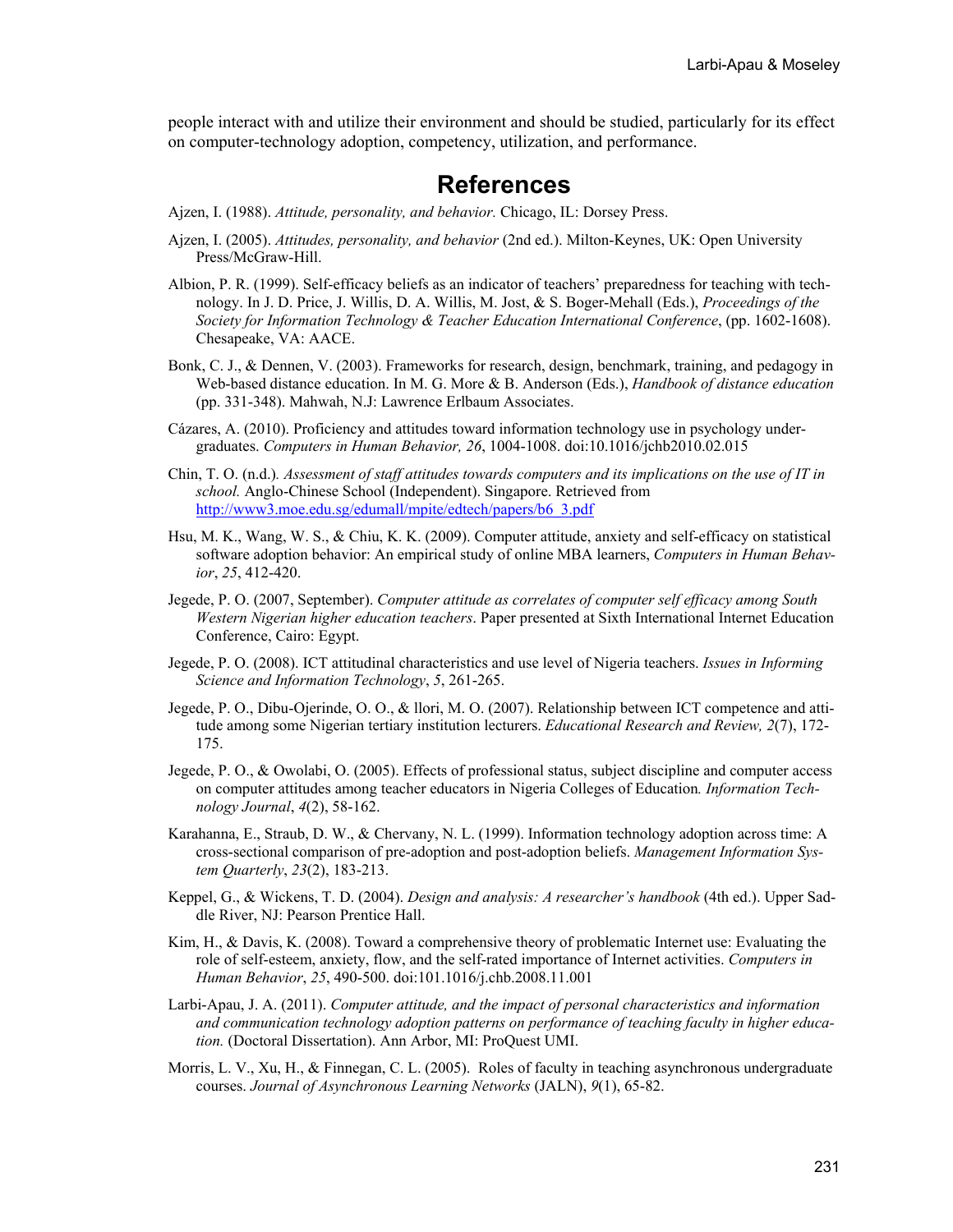- Online Merriam-Webster Dictionary (2011). *Technophobia.* Retrieved from [http://www.merriam](http://www.merriam-webster.com/dictionary/technophobia)[webster.com/dictionary/technophobia](http://www.merriam-webster.com/dictionary/technophobia)
- Park, Y., & Moser, F. Z. (2008). Identifying the role of international consortium "MIT/LINC" in supporting the integration of ICT in higher education in emerging countries. *Journal of Science Education and Technology*, *17*(20), 197-207. doi: 10.1007/s10956-007-9056-4)
- Rogers, E. M. (2003). *Diffusion of innovations* (5th ed.). New York, NY: Free Press.
- Saadé, R. G., & Kira, D. (2009). Computer anxiety in elearning: The effect of computer self-efficacy. *Journal of Information Technology Education*, *8*, 177-191. Retrieved from <http://www.jite.org/documents/Vol8/JITEv8p177-191Saade724.pdf>
- Schwarzer, R., & Jerusalem, M. (1995). *Generalized self-efficacy scale*. In J. Weinman, S. Wright, & M. Johnston (Eds.), *Measures in health psychology: A user's portfolio, causal and control beliefs* (pp. 35- 37). Windsor, UK: NFER-NELSON.
- Selwyn, N. (1997). Students' attitude toward computers: Validation of a computer attitude scale for 16-19 education. *Computer Education*, *28*(1), 35-41.
- Stricker, G., & Widiger, T. A. (Eds.). (2003). *Handbook of psychology: Clinical psychology.* Hoboken, N.J: John Wiley & Sons.
- Soh, K. C. (1998a). *Cross cultural validity of Selwyn Computer Attitude Scale.* Unpublished manuscript.
- Soh, K. C. (1998b). *Teacher use of computer checklist*: *A validation study*. Unpublished manuscript.
- Yaghi, H. M., & Abu-Saba, M. B. (1998). Teachers' computer anxiety: An international perspective. *Computers in Human Behavior*, *14*(2), 321-336.
- Yushau, B. (2006). Computer attitude, use, experience, software familiarity, and perceived pedagogical usefulness: The case of mathematics professors, Eurasia. *Journal of Mathematics, Science and Technology Education*, *2*(3), 1-17.



### **Biographies**

**Josephine A. Larbi-Apau**, Ph.D. is adjunct assistant professor in Instructional Technology at the Graduate School, Keiser University, Florida and a consultant in instruction and performance technologies, curriculum development and training management, ICT and higher education policy and research, and integrated learning management systems. Josephine has previously worked in various capacities as assistant director of education, coordinator of integrated science, trainer of trainers, head of department, and a high school teacher with the Ghana Education Service. She is a recipient of many honors and schol arships including Dissertation Fellowship, 2011and the prestigious Wayne State University Graduate School/College of Education Tho-

mas C. Rumble Fellowship, 2008-2010, Winrcock International Fellowship, Cornell University, 2002-3, and Outstanding Scholastic Achievement and Excellence, GKIHS, Wayne State University, 2008. Josephine has co-authored both refereed and non-refereed scholarly papers on performance-based measurement, communication in performance training, program evaluation, education and productivity, and microbiology. Her current research is focused on computer technol ogy and ICT-based performance in higher education. She can be contacted at jlarbiapau@wayne.edu.